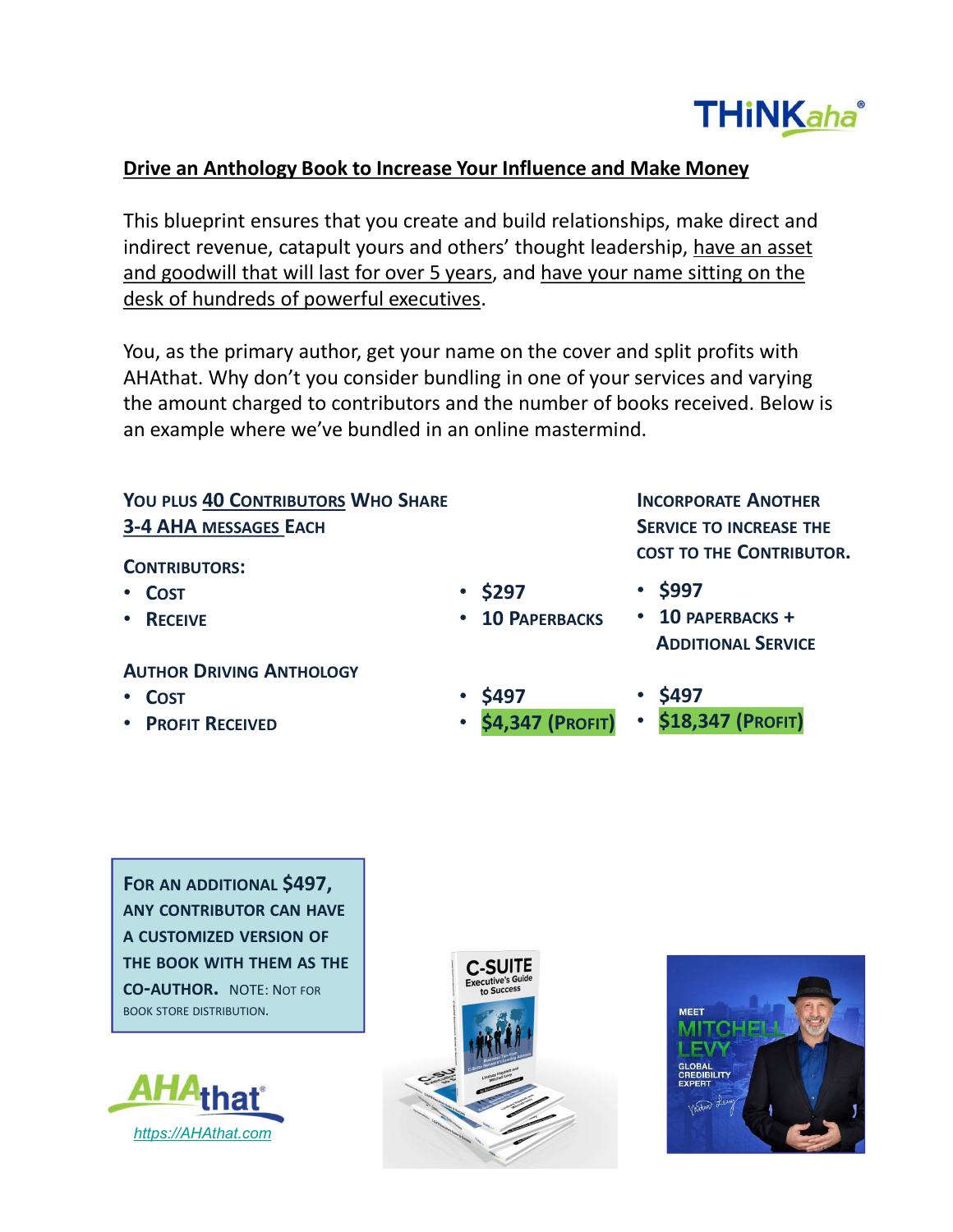# Collecting Money and Content From Your Contributors

NOTE: We will be using this site https://www.ahathat.com/CountMeIn which will produce an entry like the following to encourage contributors to join your book.



Steps to get started.

- 
- 
- 
- 
- 
- 
- content edit and update.